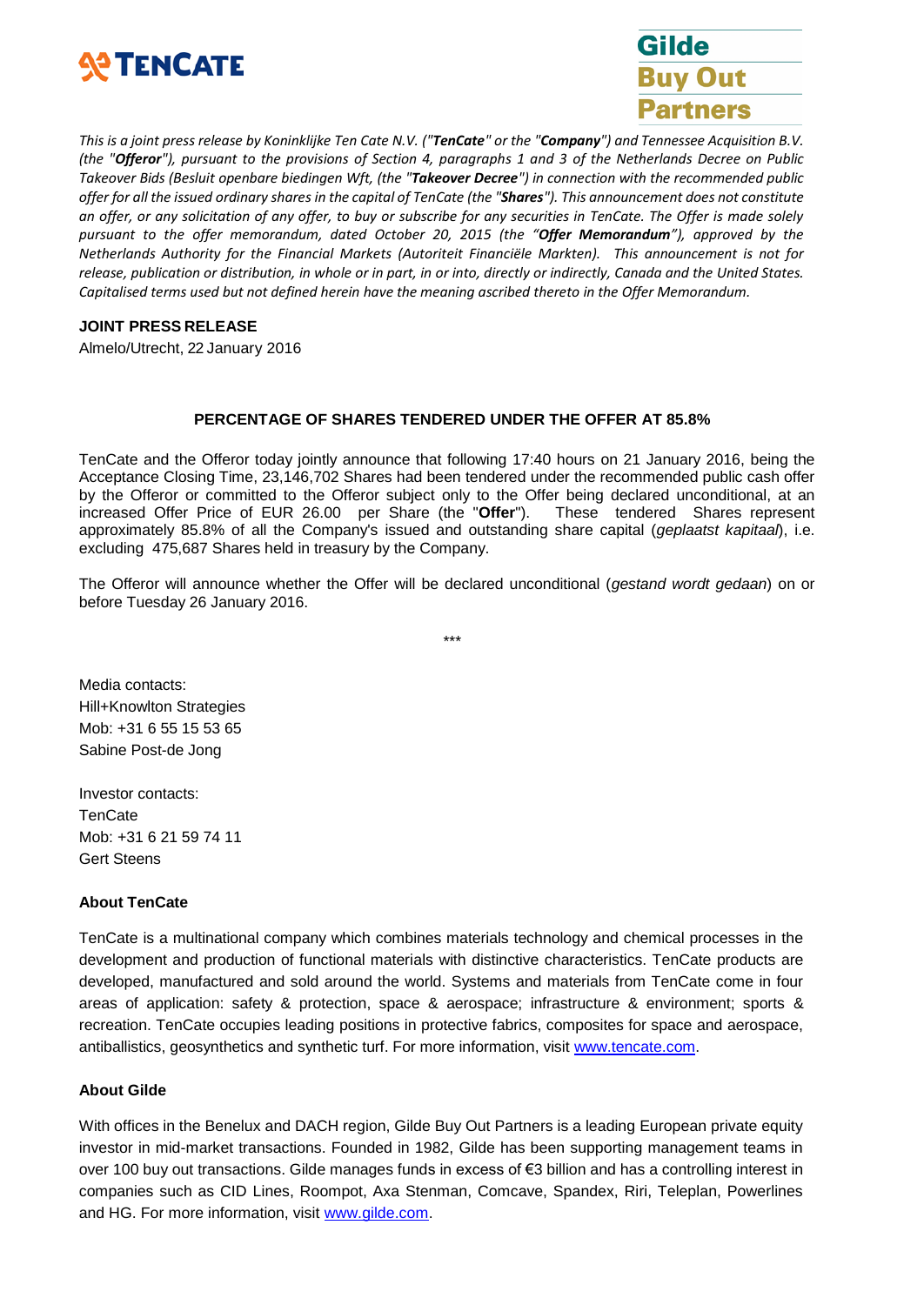



# **About Parcom Capital**

Parcom Capital is a leading mid-market private equity firm in the Benelux with a mid- to long-term investment horizon focused on distinctive value creation strategies. It was founded in 1982 as one of the first buy-out and expansion capital providers in the Dutch market. Over the past 30 years, Parcom Capital invested directly in more than 75 (international) companies, was involved in numerous add-ons and helped multiple management teams in realizing their growth ambitions. For more information visit [www.parcomcapital.com](http://www.parcomcapital.com/)

# **About ABN Amro Participaties**

ABN AMRO Participaties ("AAPart") is the private equity firm of ABN AMRO Group, and invests in profitable companies in the Netherlands. AAPart has a mid- to long-term investment horizon, and supports entrepreneurial management teams in realising their growth ambitions. Over the past 30 years, AAPart has invested in more than 100 companies in various industries, helping them to grow organically as well as through add-on acquisitions. For more information, visit [www.abnamroparticipaties.nl](http://www.abnamroparticipaties.nl/)

# **General restrictions**

This announcement is for information purposes only and does not constitute an offer or an invitation to acquire or dispose of any securities or investment advice or an inducement to enter into investment activity. This announcement does not constitute an offer to sell or issue or the solicitation of an offer to buy or acquire the securities of TenCate in any jurisdiction. The distribution of this press release may, in some countries, be restricted by law or regulation. Accordingly, persons who come into possession of this document should inform themselves of and observe these restrictions. To the fullest extent permitted by applicable law, the Offeror, each member of the Consortium, TenCate and their respective advisors disclaim any responsibility or liability for the violation of any such restrictions by any person. Any failure to comply with these restrictions may constitute a violation of the securities laws of that jurisdiction. Neither the Offeror, any member of the Consortium nor TenCate, nor any of their advisors assumes any responsibility for any violation by any person of any of these restrictions. Any Shareholder who is in any doubt as to his position should consult an appropriate professional advisor without delay. This announcement is not to be published or distributed in or to Canada and the United States.

# **Forward-looking statements**

This press release may include "forward-looking statements", including statements regarding the transaction and anticipated consequences and benefits of the transaction, the targeted close date for the transaction, the intended financing, as well as language indicating trends, such as "anticipated" and "expected." These forward-looking statements involve certain risks and uncertainties that could cause actual results to differ materially from those expressed or implied by these statements. These risks and uncertainties include the receipt and timing of necessary regulatory approvals. These forward looking statements speak only as of the date of this press release. The Offeror, each member of the Consortium and TenCate expressly disclaim any obligation or undertaking to disseminate any updates or revisions to any forward-looking statement contained herein to reflect any change in the expectations with regard thereto or any change in events, conditions or circumstances on which any such statement is based. Although the Offeror and TenCate believe that the assumptions upon which their respective financial information and their respective forwardlooking statements are based are reasonable, they can give no assurance that these assumptions will prove to be correct. Neither the Offeror, any member of the Consortium, nor TenCate, nor any of their advisors accepts any responsibility for any financial information contained in this press release relating to the business or operations or results or financial condition of the other or their respective groups.